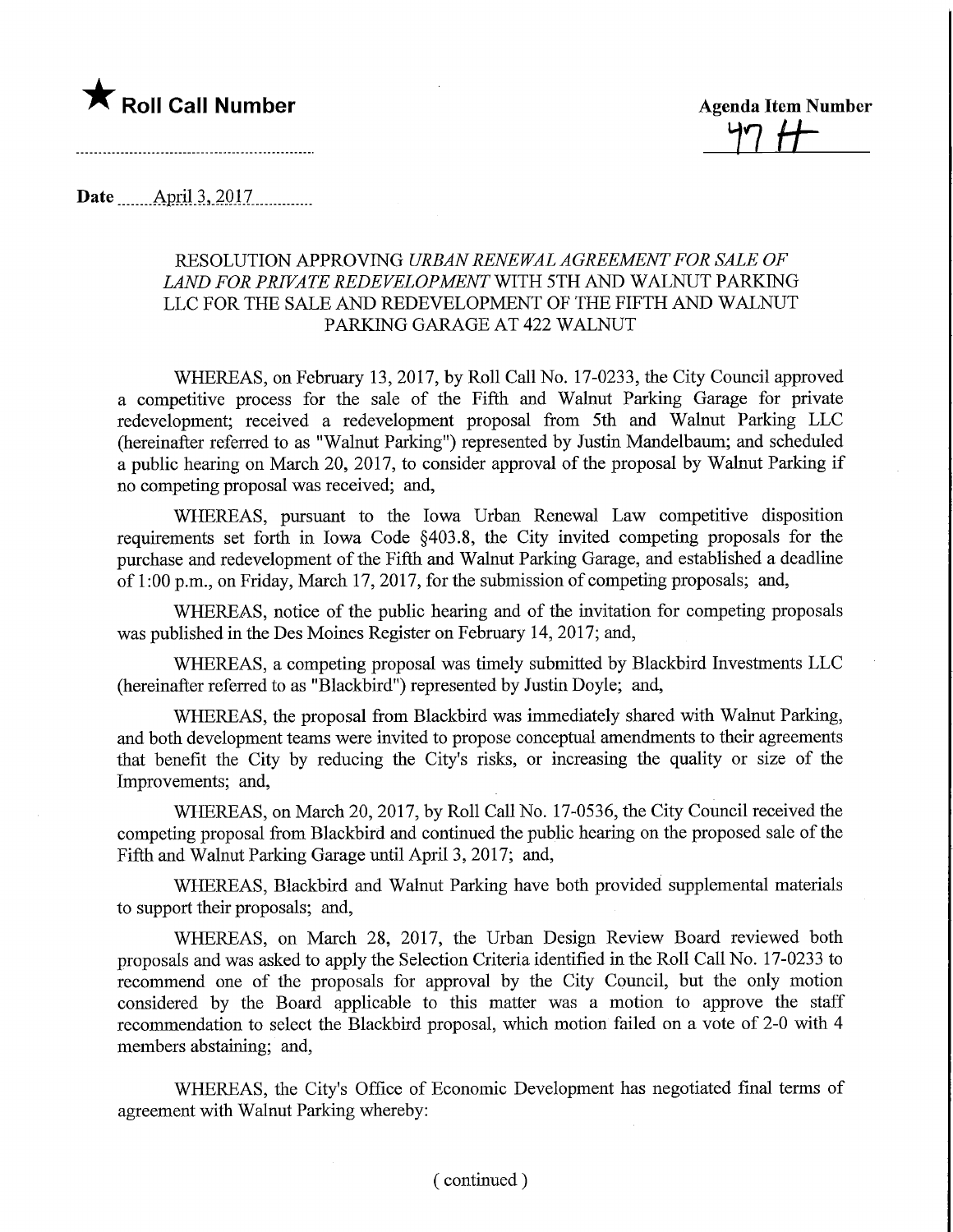## **The Roll Call Number Agents Container Agents Item Number**

H7H-

Date ........AprU.3,.2017.

-2-

- 5th and Walnut has undertaken to purchase the Property for a purchase price of \$4 million, and to redevelop the Property by the construction of the following "Improvements":
	- o The construction of a parking garage fronting on 5th Street in the middle of the Property, with approximately 564 parking spaces;
	- o The construction of a movie theater fronting on Court Avenue (the "Theater Building") having at least 2 stories; and,
	- o The construction of a building (the "Residential Building") anticipated to have 32 stories (but required to have at least 25 stories) fronting on Walnut Street with a hotel having at least 50 lodging rooms on the lower floors and approximately 200 residential dwelling on the upper floors.

with the Parking Garage to be constructed first, and either the Theater Building or Residential building to be constructed second.

- The City would undertake to provide the following financial incentives:
	- o A Forgivable Economic Development Loan in the amount of \$4 million for the benefit of the Residential Building, to be advanced upon sale of the Property and forgiven upon substantial completion of the Residential Building;
	- o Urban renewal construction period tax abatement on each phase;
	- o An economic development loan designated as the "Parking Shortfall Loan" to be advanced in semi-annual installments over 20 years commencing on the substantial completion of the parking garage. The semi-annual advances are equal to the installments required to fully amortize Walnut Parking's first mortgage loan having a principal value of \$39,345,946 at a market rate of interest, reduced by the net operating income from the operation of the parking garage;
	- o An economic development grant for each phase whereby the City retims 100% of the tax increment generated by that phase for 20 years, provided however that any tax increment generated by the Residential Building and Theater Building after Year 11 for each respective building, above the amount returned in Year 11, shall be applied to reduce the balance of the Parking Shortfall Loan;
	- o Upon full repayment of Walnut Parking's first mortgage loan, the City shall forgive a portion of the Parking Shortfall Loan equal to \$6,826,779 of the principal, together with the accrued interest that portion;

all as more specifically described in the Urban Renewal Agreement for Sale of Land for Private Redevelopment between the City and Walnut Parking (the "Agreement") which is on file in the office of the City Clerk.

NOW THEREFORE, BE IT RESOLVED, by the City Council of the City of Des Moines, as follows: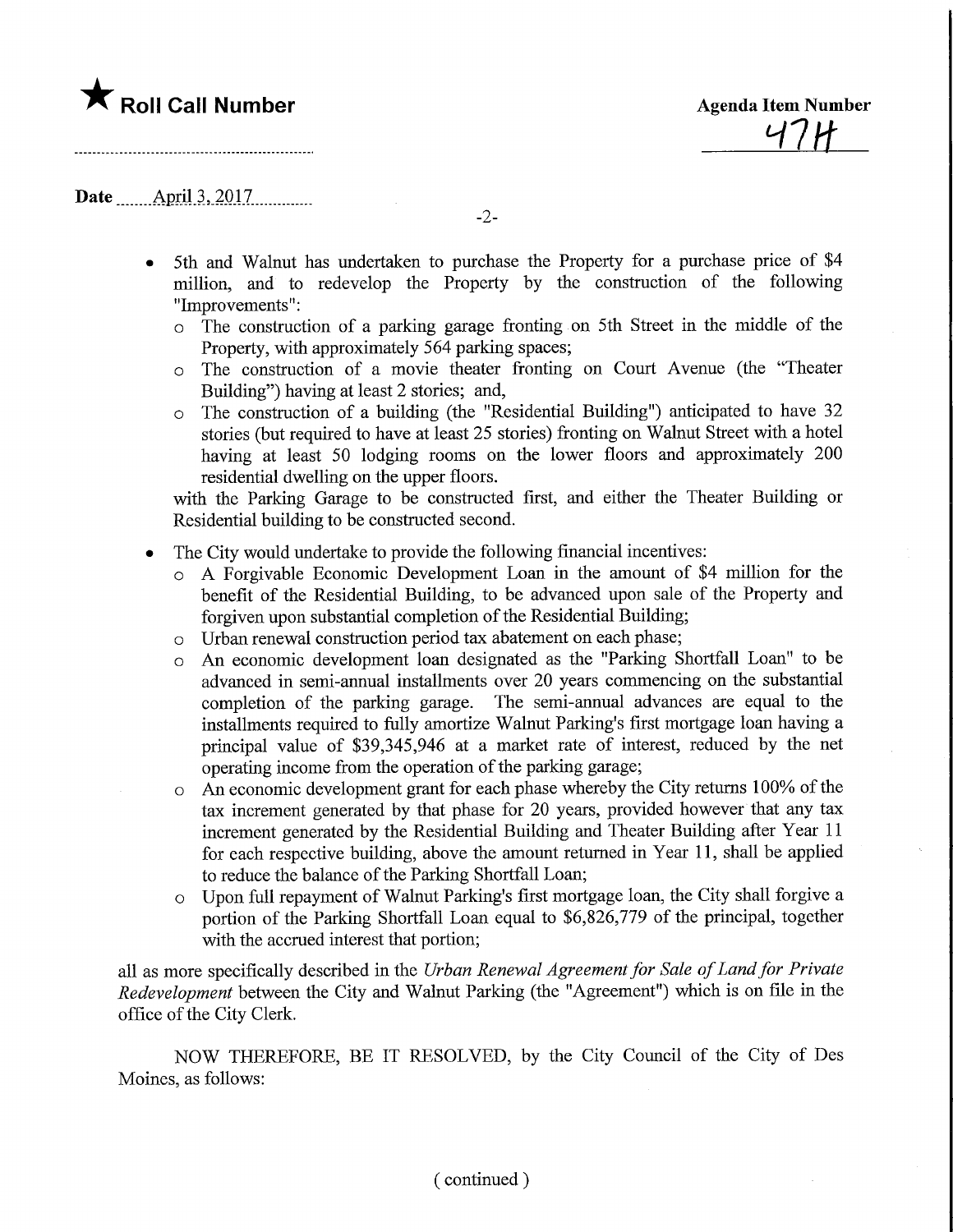## **The Roll Call Number Agents Container Agents Item Number**

474

Date ........April.3,.2017.

1. Upon due consideration of the facts and statements of interested persons, the objections to the sale and conveyance of the Property to 5th and Walnut Parking LLC as set forth in the Agreement are hereby overruled and the hearing is hereby closed.

-3-

- 2. The City Council hereby makes the following findings regarding the proposed sale and conveyance of the Property pursuant to the Agreement:
	- a) Walnut Parking's obligation under the Agreement to construct the Improvements furthers the objectives of the Urban Renewal Plan to preserve and create an environment which will protect the health, safety and general welfare of City residents and maintain taxable values within the Urban Renewal Project Area, to increase employment opportunities, to encourage the development of market-rate housing in decent, safe and sanitary conditions in attractive settings to serve employees and other people who would like to live in the downtown area, and to encourage intensive and coordinated commercial and residential mixed-use development.
	- b) Walnut Parking's obligation under the Agreement to construct the Improvements furthers the objectives of the Urban Renewal Plan to preserve and create an environment which will protect the health, safety and general welfare of City residents and maintain taxable values within the Urban Renewal Project Area, to increase employment opportunities, to encourage the development of market-rate housing in decent, safe and sanitary conditions m attractive settings to serve employees and other people who would like to live in the downtown area, and to encourage intensive and coordinated commercial and residential mixed-use development.
	- c) The economic development incentives for the development of the Improvements shall be provided by the City to Walnut Parking pursuant to the Urban Renewal Law and Chapter 15A of the Code of Iowa and Walnut Parking's obligation under the Agreement to construct the Improvements will generate the following public gains and benefits: (i) it will advance the improvement and redevelopment of the Court Avenue area in accordance with the Urban Renewal Plan, the What's Next, Downtown? plan and the PlanDSM: Creating Our Tomorrow plan; (ii) it will further the City's efforts to create and retain job opportunities within the Project Area which might otherwise be lost; (iii) it will provide a new upscale rental housing option not presently available in the downtown area; (iv) it will provide convenient access to recreational activities not otherwise available in the downtown area; and, (v) it will encourage further private investment and will attract and retain residents and businesses in the Court Avenue area.
	- d) The fair market value of the Property subject to the terms, conditions, restrictions, requirements, limitations and covenants imposed by the terms of the Agreement is Four Million Dollars (\$4,000,000).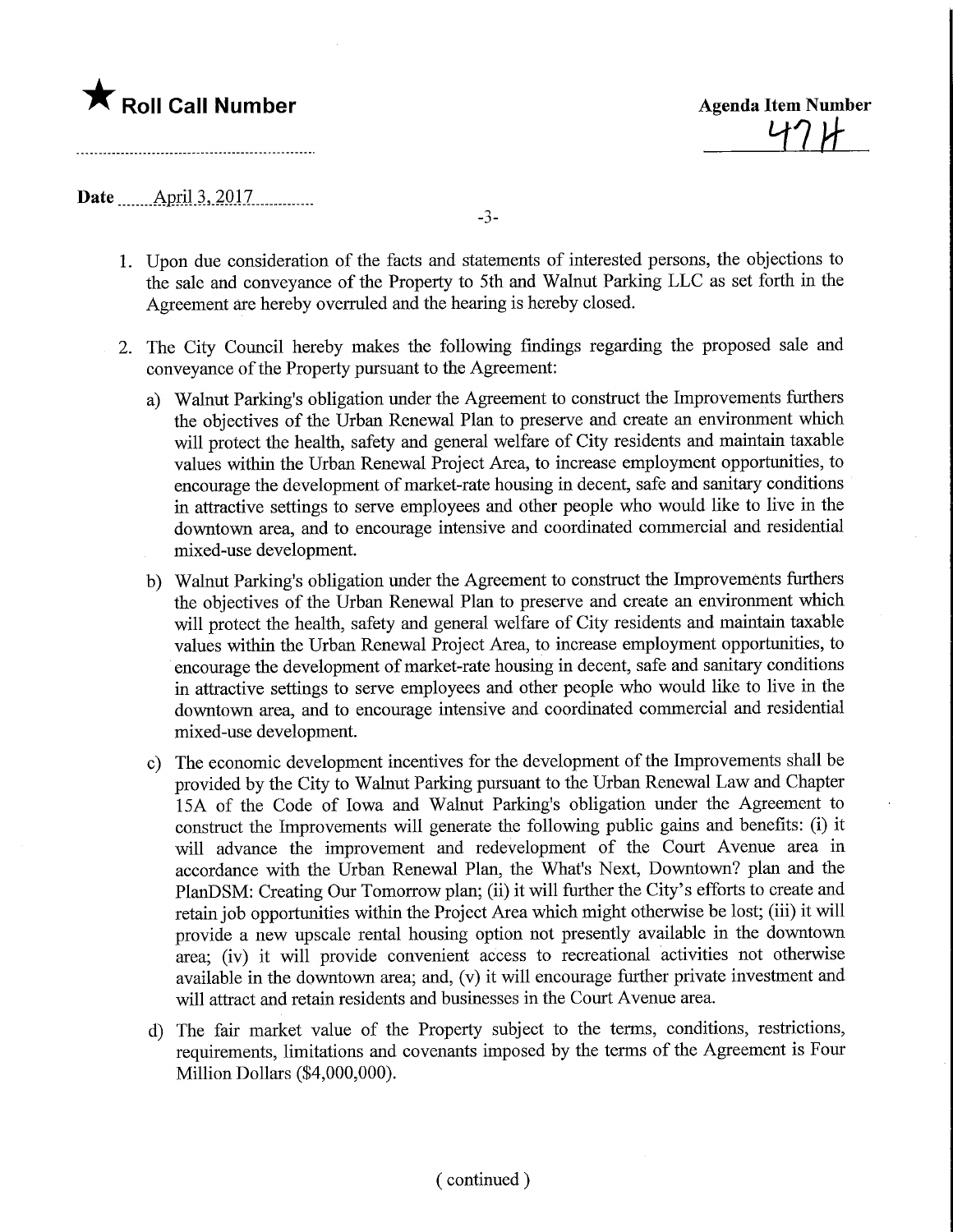## $\bigstar$  Roll Call Number

Agenda Item Number

Date April 3, 2017

 $-4-$ 

- e) The redevelopment of the Property pursuant to the Agreement, and the fulfillment generally of the Agreement, are in the vital and best interests of City and the health, safety, morals, and welfare of its residents, and in accord with the public purposes and provisions of the applicable state and local laws and requirements under which the project has been undertaken, and warrant the provision of the economic assistance set forth in the Agreement.
- 3. The Urban Renewal Agreement for Sale of Land for Private Redevelopment between the City and 5th and Walnut Parking LLC, is hereby approved.
- 4. The Mayor is hereby authorized and directed to execute the Agreement on behalf of the City and the City Clerk is hereby authorized and directed to attest to the Mayor's signature on the Agreement.
- 5. Upon request by the Office of Economic Development and approval by the City Legal Department, the Mayor and City Clerk are further authorized and directed to sign following documents required in the administration and implementation of the Agreement:
	- a) Special Warranty Deed in the form of Exhibit "A" to the Agreement.
	- b) Skywalk Agreement and the exhibits thereto in the form of Exhibit "F" to the Agreement.
	- c) Partial Subordination of Mortgage to Walnut Parking's Preconstmction Mortgage as provided in Section 2.10(B) of the Agreement
	- d) Partial Subordination of Mortgage to Walnut Parking's Construction Mortgage as provided in Section 4.3 of the Agreement.
	- e) Partial Release of Mortgage on the Theater Parcel as provided in Section 5.3 of the Agreement.
	- f) Partial Release of Mortgage on the Residential Parcel as provided in Section 5.5 of the Agreement.
- 6. Upon requisition by the City Manager or the City Manager's designee, the Finance Department shall advance the installments on the economic development grants and loans as the same become due and payable pursuant to Article 9 of the Agreement.
- 7. The City Manager or his designees are hereby authorized and directed to administer the Agreement on behalf of the City and to monitor compliance by Walnut Parking with the terms and conditions of the Agreement. The City Manager is further directed to forward to City Council all matters and documents that require further City Council review and approval in accordance with the Agreement.